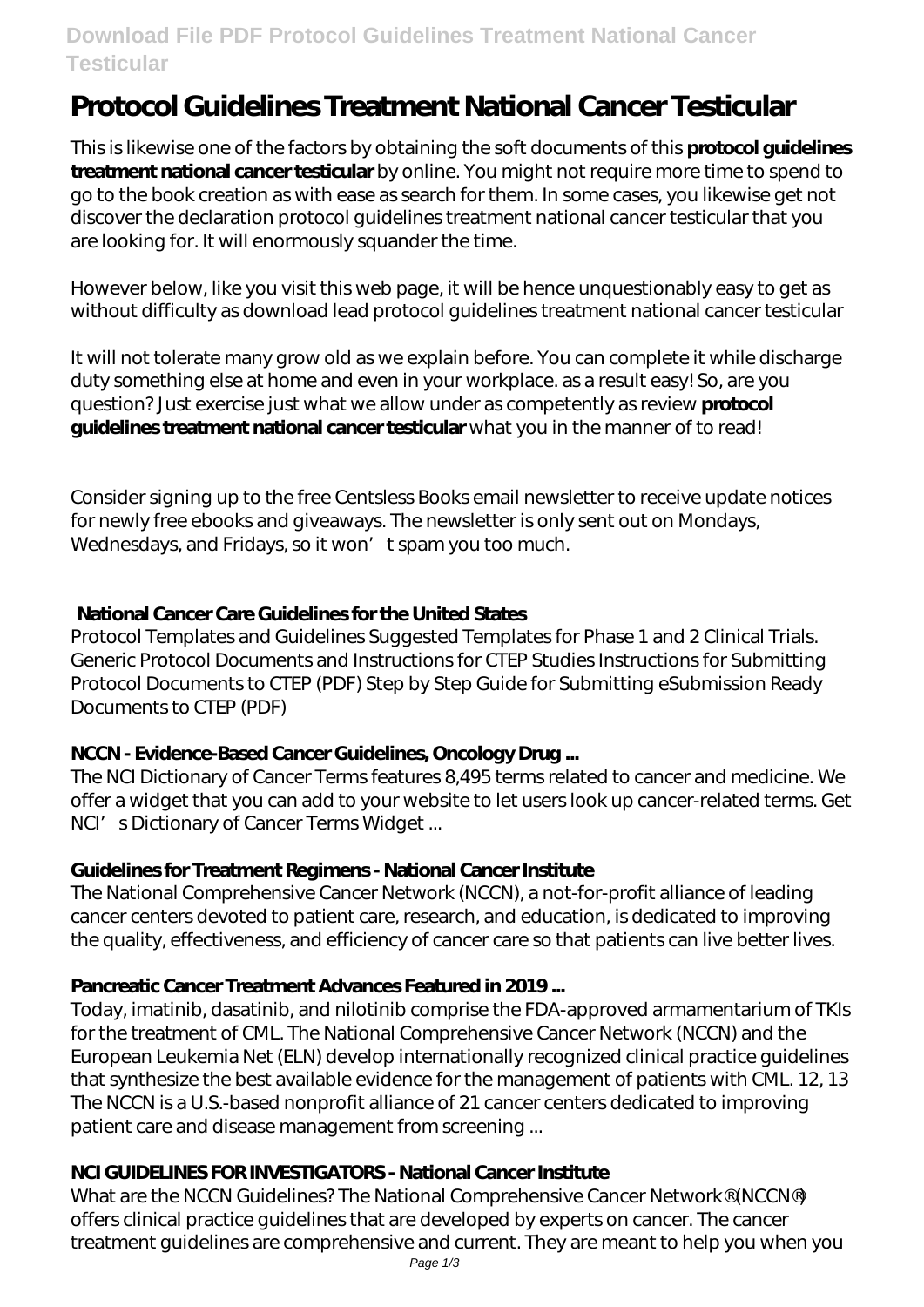# **Download File PDF Protocol Guidelines Treatment National Cancer Testicular**

talk with your doctor about your lung cancer treatment options. These guidelines do not replace the expertise and clinical judgment of your doctor.

#### **Pancreatic Cancer Guidelines: Guidelines Summary ...**

BC Cancer Systemic Therapy Program has placed summaries of specific treatment protocols on the website. Page Content These summaries are those in current use by the Systemic Therapy Program staff at all regional cancer centres.

#### **TOKTEN MINISTRY OF PUBLIC HEALTH Resilient nations ...**

The Cancer Therapy Evaluation Program (CTEP) and the Cancer Imaging Program (CIP) under the Division of Cancer Treatment and Diagnosis (DCTD), and the Division of Cancer Prevention (DCP) of the National Cancer Institute (hereafter referred to as NCI in this document), sponsor an extensive national program of cancer research as both

#### **Definition of protocol - NCI Dictionary of Cancer Terms ...**

TOKTEN project is launching the National Cancer Treatment Guidelines (second edition) based on the latest scientific updates. The first edition of the National Cancer Treatment Guidelines in 2010 had a very positive outcome that resulted in the provision of international standards of care for cancer

#### **Chemotherapy Protocols**

The National Comprehensive Cancer Network ® (NCCN ®) is a not-for-profit alliance of 28 leading cancer centers devoted to patient care, research, and education. NCCN is dedicated to improving and facilitating quality, effective, efficient, and accessible cancer care so patients can live better lives.

#### **National Comprehensive Cancer Network**

Prostate cancer treatment can include active surveillance, surgery, radiation therapy, hormonal therapy, chemotherapy, immunotherapy, and supportive care. Learn more about treatment options for prostate cancer in this expert-reviewed summary.

#### **Prostate Cancer Treatment (PDQ®)–Patient Version ...**

Find treatment information for different types of cancer in children. Includes information about diagnosis, staging, and prognosis. PDQ® Pediatric Cancer Treatment Summaries - National Cancer Institute

# **Protocol Guidelines Treatment National Cancer**

The NCCN Guidelines are a statement of consensus of the authors regarding their views of currently accepted approaches to cancer treatment. The recommendations regarding the uses and indications in the NCCN Compendium have been derived directly from the NCCN Guidelines.

#### **NCCN Clinical Practice Guidelines in Oncology**

In protocol descriptions and orders for treatment, drug dosage should be expressed as the total amount of drug that will be administered from a single drug container, i.e., the total amount of drug per syringe, bag, or other container that will be dispensed. An exception to this rule applies to drug products with extended stability, where a drug is administered from a single container for greater than 24 hours.